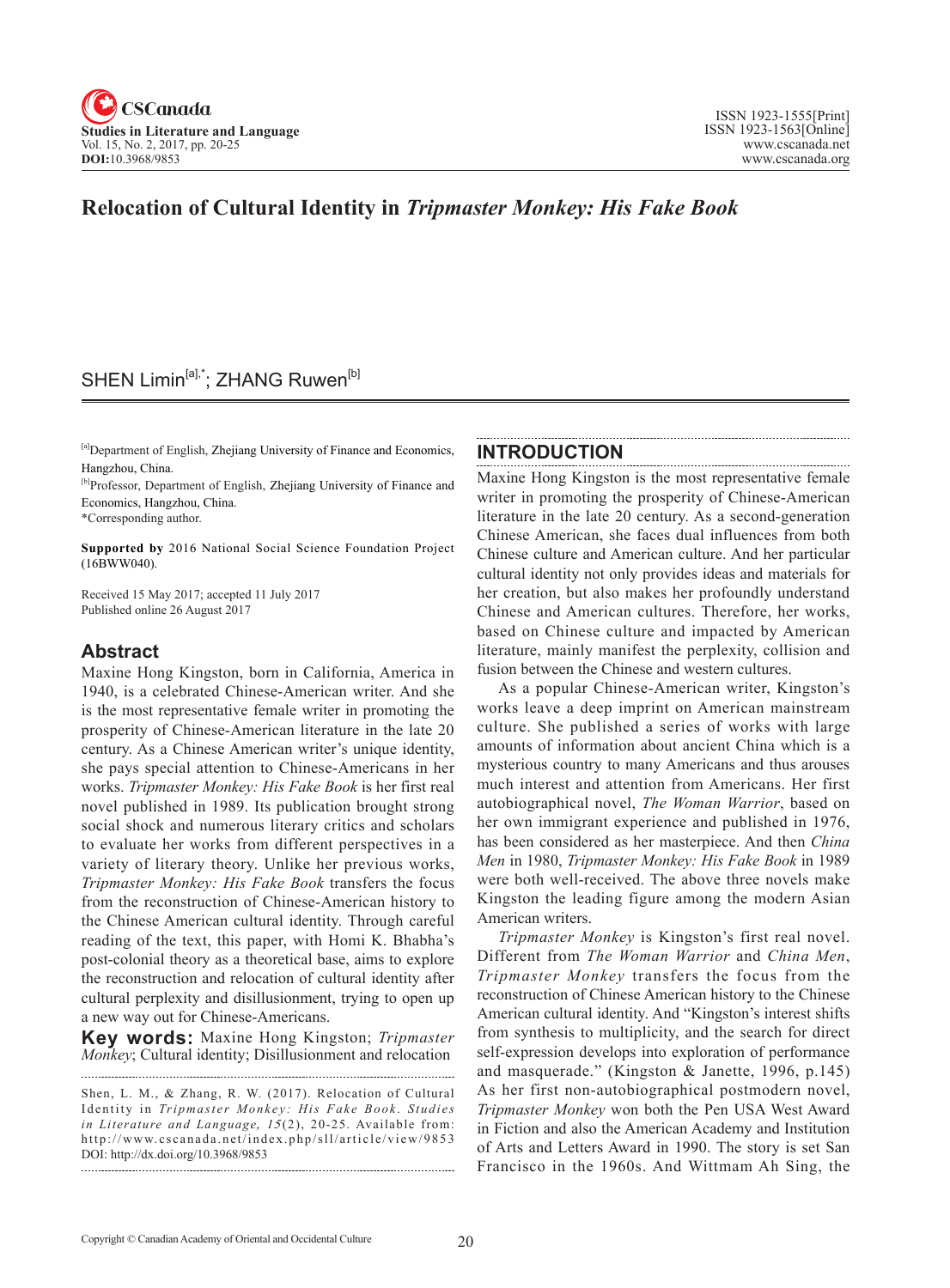protagonist, is a fifth-generation Chinese American, hippie, playwright director and poet. This novel mixes Chinese classical novels, the western literary tradition and American culture, depicting the phenomenon of the entanglement resulting from Chinese American experiences of the two different cultures. In this novel, the issue of cultural identity is further discussed. Obviously, the protagonist, Wittman Ah Sing, is still regarded as "the Other" simply because of his yellow skin, dark hair and other Chinese features even though he treats himself as an American. Despite his own cultural location, he still cannot be accepted by American mainstream society. Thus, he named himself "the present-day U.S.A. Incarnation of the King of the Monkeys" (Kingston, 1989, p.33) to fight against American racism.

This work has aroused a lot of cultural criticism at home and abroad. Researchers have been discussing the work from the post-modern techniques of fiction composition adopted in the novel, for instance, intertextuality, parody, metafiction, and etc. There are fewer studies on *Tripmaster Monkey* than on Kingston's first publication *The Woman Warrior,* especially for Chinese researchers. According to Zhang Longhai, *Tripmaster Monkey* remained nothing from 1989 to 2003 (Zhang, 2005, p.43). However, it cannot be ignored from the aspect of reconstruction and relocation of cultural identity on the basis of Homi K. Bhabha's theory of "Hybridity" and "The Third Space". Besides, studies on *Tripmaster Monkey* are under development at present, they are relatively less thorough and systematic, especially in China. Hence, this paper is to explore the issues of reconstruction and relocation from the perspective of Homi K. Bhabha's postcolonial theory.

## **1. DISILLUSIONMENT AND REFLECTION**

The protagonist Whitman Ah Sing once called himself a "beatnik". He used to not only treat Jack Kerouac, a representative of American beat novelists, as his cultural idol, but also practiced the Beat way of life. He followed the life style of the white people and tried to imitate the writers of the Beat Generation. However, when Ah Sing found Kerouac called Chinese Americans "the twinkling little Chinese" (Ibid., p.69), he was furious about the obvious racialism. "What do you know, Kerouac? What do you know? You don't know shit. I'm the American here. I'm the American walking here. Fuck Kerouac and his American road anyway" (Ibid., p.70). So in Ah Sing's mind, Kerouac, as a spiritual kingdom and a model of the protagonist, is nothing but a stereotype white racist. The loss of idol and Ah Sing's disappointment shatters his fancy of cultural inclusiveness of the white. Zhan Zuoqiong considers that the dilemma Nanci encountered and the negative comments on Chinese Judy urged Ah Sing to examine the distortion and stereotype of Chinese American images that the white culture imposes on them.

At this point, Ah Sing came up with the idea of finding the real way out for Chinese American culture and constructing Chinese culture that really belonged to them. At the moment, he began to shift from mimicry to doubt and negation of the white culture (Zhan, 2006, p.118).

Therefore, Ah Sing decided to create his own plays to present ethnic culture because he knew if he wanted to establish a positive image of Chinese, he must gain discourse power.

In *The Location of Culture*, Homi K. Bhabha (1994) believes that immigrants are inherent with dual cultural heterogeneity and double cultural perspectives, which make it possible for them to examine the white culture hegemony from another aspect, and finally shake its dominance. When Wittman heard Americans laugh at Chinese, the King of Monkeys hereby announced: "I'm crashing parties wherever these jokes are told, and I'm going to do some spoil sporting." (Kingston, 1989, p.317) He began to accept and advocate his Chineseness when he was disappointed with American mainstream society. Thus, he wanted to pursue his unique identity after his disillusionment with white Americans. The protagonist Wittman Ah Sing had been making every effort to achieve this aim:

Wittman wanted to spoil all those stories coming out of and set in New England Back East—to blacken and to yellow Bill, Brooke and Annie. A new rule for the imagination: The common man has Chinese looks. From now on, whenever you read about those people with no surnames, color them with black skin or yellow skin... By writing a play, he didn't need descriptions that racinated anybody. (Ibid., p.34)

When Wittman was writing his own plays, he expressed directly his dissatisfaction with the mainstream American society. He challenged the traditional stereotypes and discrimination that the white race inflicted on the yellow through his own practical actions and words. Meanwhile, he supported that the actors in his plays be all equal no matter what race or skin color they had, trying to include everything that was being left out, and everybody who had no place. Wittman described in the second chapter of this novel:

Wittman said, I'm going to start a theater company. I'm naming it The Garden Players of America. The Pear Garden was the cradle of civilization, where theater began on Earth... As playwright and producer and director, I'm casting blind. That means the actors can be any race...I'm including everything that is being left out, and everybody who has no place. My idea for the Civil Rights Movement is that we integrate jobs, schools, buses, housing, lunch counters, yes, and we also integrate theater and parties. (Ibid., p.52)

This quotation helps to draw a conclusion that even as a native Chinese American, he or she may still be discriminated or treated unfairly in education and work in America, his or her own country. In a good part of Oakland, "No person of African or of Japanese, Chinese, or any Mongolian descent will ever be allowed to purchase, own, or even rent a lot in Rockridge or live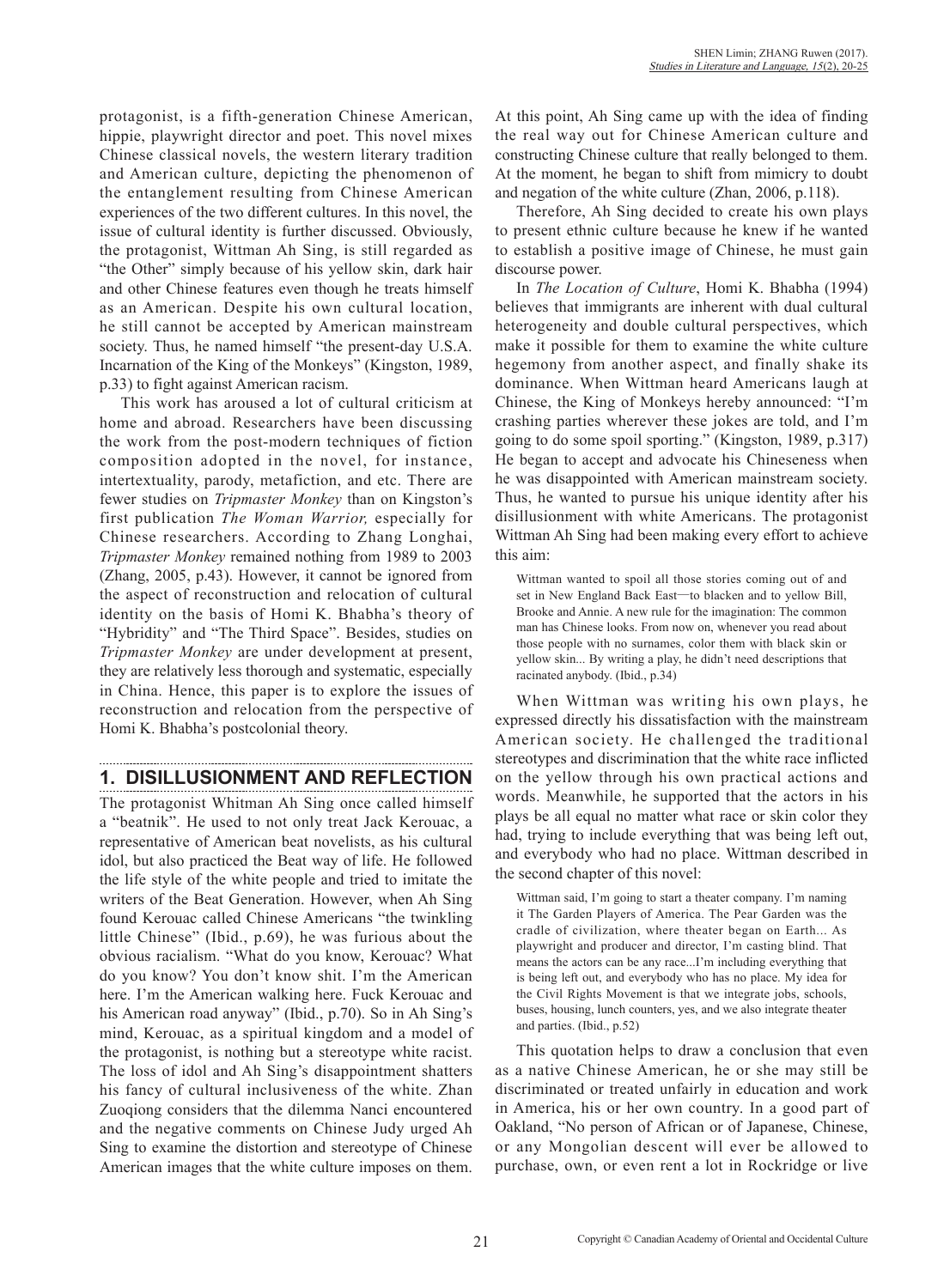in any house that may be built there." (Ibid., p.150) In an interview with Timothy Pfaff in 1980, Maxine Hong Kingston said, "Buying a house was a way of saying that America—and not China—is his country." (Pfaff, 1998, p.14) On behalf of Chinese Americans, Ah Sing asked to be fairly treated including all different skin colors, different races of Americans. In addition, when Wittman attempted to find a job to make his living, he encountered a lot of problems, including the survey for his previous jobs. "List your previous employment, beginning with most current... Retail clerk, Management Trainee, ZIP sorter, busboy and grease-trap rongeur, U. C. Psych Department subject. Wittman Ah Sing, this is your life." (Kingston, 1989, p.226) Obviously, Wittman has always been doing trivial jobs, although he graduated from Berkeley, majoring in English. With his education background, Wittman deserves to take up a respectable and an honorable job. But due to his Chinese physical features, he is treated as a Chinese, an inferior race in the eyes of the mainstream society, so he is refused by most of opportunities. "The voice doesn't go with the face, they don't hear it. On the phone I sound like anybody, I get the interview, but I get downtown, they see my face, they ask, 'Do you speak English?'" (Ibid., p.317) The anti-Chinese sentiment in mainstream society elbows Chinese out off most jobs, which finally make them cannot acquire relatively decent life and corresponding status in America. It makes Wittman Ah Sing disappointed and disillusioned.

In Chapter Nine "One-Man Show", Wittman recalled an experience. He volunteered for an experiment in college, a test for Chinese-Americans. When Chinesehyphenated-schizoid-dichotomous Americans were gathered in a lab, they were required to choose some words for depicting Chinese and Americans. Working from the heart inside, Wittman gave the Chinese side "Daring" and "Laughter" and "Spontaneous" and "Easygoing", some Star Quality items. "But my bold answers were deviated away in the standard deviation." (Ibid., p.328) Apparently, Ah Sing disapproved of the white discriminating Chinese Americans and he even thought "the American side got all the fun traits." (Ibid., p.28) But in fact, white Americans have the socalled standard answers before this experiment. In white Americans' eyes, all the positive words should belong to Americans, while all the negative words should be used to describe Chinese. Apparently, white Americans take advantage of this experiment to express their prejudice and discrimination against Chinese Americans. For white Americans, "inferior" Chinese-Americans are the outsiders and can't integrate into the mainstream society. When Chinese Americans are in cultural aphasia and in control by American mainstream, Ah Sing clearly realized that "they treated me no better than any lab animal... I tell you, there's a lot of Nazi shit going on in the laboratories. Don't fall into their castrating hands." (Ibid., p.328) He ceased to feel hopeful for American mainstream society and he also realized that it is just a fantasy for a Chinese American to become an acknowledged member of the American family. It can be said that after the disillusionment Ah Sing has a deeper understanding about American society, which lays the foundation for his meditation and pursuit of his cultural identity.

#### **2. PURSUIT AND RECONSTRUCTION**

As Chinese-American writers, Frank Chin and Jeffery Paul Chan point out that the inferiority complex perfectly shows that a Chinese-American identifies with the white Americans' standards of aesthetics, value judgments, behaviors and success. At the same time, from one aspect, it reflects that he or she has admitted that he or she is not a white American. He is in inferiority because he never reaches the standards that the white Americans set (Chin & Chan, 1972, p.67). When Ah Sing took a shower and became much cleaner than others, he was still regarded as "stupid race". In consequence, he understood it was closely related to his physical features:

It has to do with looks, doesn't it? They use "American" interchangeably with "white". The clean-cut all-American look. This hairless body—I mean, this chest is unhairy; plenty hairy elsewhere—is cleaner than most. I bathe, I dress up; all I get is soo mun and sah chun. (Kingston, 1989, p.329)

Chen Aimin considers Chinese-Americans or Asian Americans never want to be equated with real Americans (Chen, 2007, p.145). In the mainstream discourse, the coloured at the edge of position can only control their own destiny by arming themselves. While, for Ah Sing, writing plays were his power source and his dependence for fighting. Therefore, he used his pen as a weapon to subvert the stereotypes imposed on the Oriental, especially on Chinese-Americans by the mainstream Western society and to express his ideal society.

Since the Civil Rights Movement, although it has changed a lot of Asians on the basis of mutual cultural understanding between Chinese and Americans, and although Hollywood seems to play roles in films, while the image of Asians has not changed much. Most Americans, on the one hand, still hold the everlasting prejudice that Chinese are superstitious, irrational and ignorant "Others". On the other, they take advantage of mass media and other means to intensify the ancient "archetypal" images of Orientals, by which they strengthen American culturally hegemonic status and maintain American image (Ibid., p.117). Wittman early knew this reality, so he started writing his plays for Nanci when her audition was not fair due to her identity of Chinese American. Particularly, the images of Chinese-Americans in Ah Sing's plays were different from what the mainstream American society shaped. In American mass media and literary works, Chinese men were timid characters or feminine and "castrated" men. However, Ah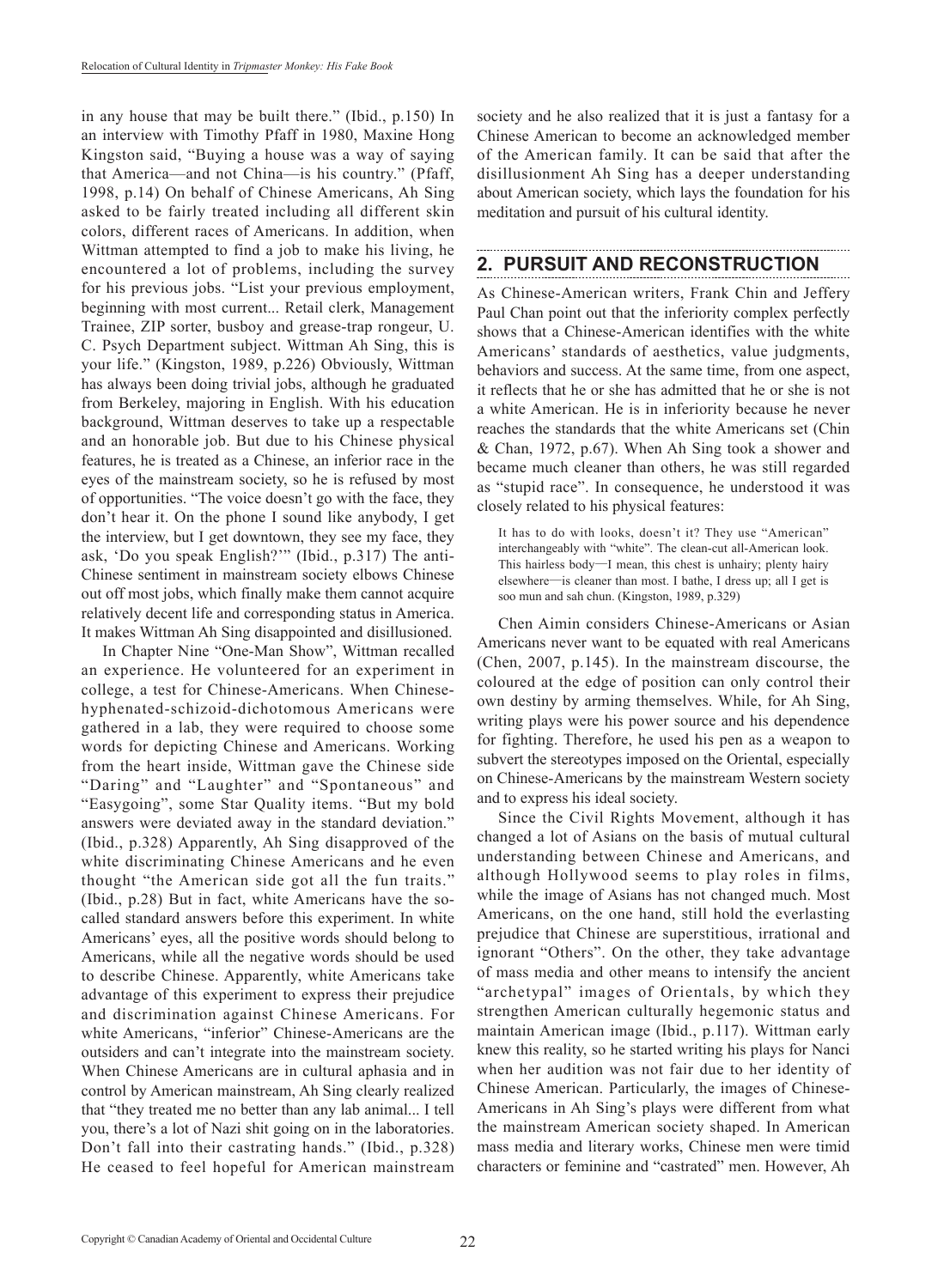Sing's plays were beyond the traditional stereotypes. He described the heroic spirit of "one hundred and eight" in *Water Margin*. So aggressive are they and dare to fight that they are real men.

Through displaying and advocating classic characters in Chinese literature, Wittman Ah Sing reshaped Chinese image, which effectively refuted the slander of mass media on Chinese men. There was no difference on ethnic and race or nation in his plays; he went beyond the narrow nationalism in the mainstream American society. On the other hand, it also shows that Ah Sing gradually pursued his unique cultural identity. Just as Ah Sing said, "We are the grandchildren of Gwan the Warrior. Don't let them take the fight out of our spirit and language." (Kingston, 1989, p.319) As far as Ah Sing was concerned, he was born and rooted in American land, so he was an indigenous Chinese-American but not a sojourner. No one can run away because he was the man there. From "we all the same Americans" (Ibid., p.282) to "I am deeply, indigenous here" (Ibid., p.327), he surpassed the previous understanding and reconstructs his own position. He no longer simply identified himself as a Chinese or an American, but to seek for his special and unique cultural identity as a Chinese American.

Considering the necessity of reconstructing a new cultural identity, Kingston created the image of Wittman Ah Sing who realized his dream by creating, directing and performing his own plays. By subverting the stereotypes and discrimination for Chinese Americans, Wittman expressed his desire to bridge and negotiate two cultures in his own plays. Ah Sing experienced the process from disillusionment to pursuit of his cultural identity. His life journey was totally reflected in the experience of playwriting. As can be seen in the above discussion, Ah Sing succeeded in the reconstruction of the new cultural identity. But reconstruction itself is not enough, what matters most is where the newly-reconstructed hybrid cultural identity can situate.

 Homi K. Bhabha's "the Third Space", composed of "Hybridity" strategy, opens up a room for negotiation. According to Bhabha, this is a space for "elaborating strategies of selfhood-singular or communal-that initiate new signs of identity and innovative sites of collaboration, and contestation, in the act of defining the idea of society itself." (Bhabha, 1994, p.2) As a segment of the multiculture in America, Chinese Americans would establish a harmonious cultural atmosphere on the condition that they both reserve the tradition of Chinese culture and absorb the essence of American culture.

 The Third Space is established for not only Wittman himself but also for other Chinese Americans. For a long time, Chinese immigrants have been located in the edge of American society. Their demand and need have been neglected all the time. In order to change this situation and overturn stereotypes, Wittman, as a representative of Chinese-Americans, broke silence by creating his own

plays embedded into Chinese elements in plays. Besides, Wittman, as a Chinese American, was located in an embarrassing situation where he cannot get recognition from either Chinese or American society due to cultural differences. Thus he attempted to mix two cultures together to create a new culture, so that a Third Space was established where he found his new identity. Through the strategy of Hybridity and the Third Space theory, it can be seen that Wittman got an effective way to solve the identity problems that all Chinese Americans are faced with. In fact, *Tripmaster Monkey* tries to reconstruct the Third Space, which was manifested in the relocation of Wittman's identity, the marriage between Wittman and Taña, and the Pear Garden in the west. Actually, to some degree, the process of relocation of Wittman's cultural identity is the process of the reconstruction of the Third Space.

### **3. RELOCATION AND TRANSCENDENCE**

In the Eighth Chapter "Bones and Jones", Yale Younger and Lance respectively played the role of Chang Bunker and Eng Bunker, the twins. Michele Janette (1996) describes like this in an interview with Maxine Hong Kingston, with the article entitled *The Angle We're Joined at*,

The famous joined twins Chang and Eng Bunker, Chinese-Siamese immigrants who made their fortune as a sideshow spectacle during the Civil War, appear in Wittman's play to embody and articulate hybrid identity.... And yet the scene is also characteristically ambiguous about the possibility of embodying any identity. Kingston casts two men of different races as Chang-Eng. The white and Japanese American performers reenacting the history of these Asian twins both confirm and qualify Kingston's claim in this interview that "You can be Chinese, too." (Kingston & Janette, 1996, p.145)

As expressed in the quotation, it is not difficult to see that Wittman's plays transcended the limits of ethnics, genders and nations, which is one of manifestations of cultural inclusiveness. Undeniably, it transcended binary opposition and it was not "West Meets East" but "West Meets West". It shows "I am who I am" and Chinese Americans are a new subject that is a result combined by Americanness and Chineseness. This is the pursuit of Wittman and Kingston as Chinese Americans.

They want us to go back to China where we belong. They think that Americans are either white or black. I can't wear that civilrights button with the black hand and the white hand shaking each other... I'm the little yellow man beneath the bridge of their hands and overlooked. (Kingston, 1989, pp.307-308)

Finally, Ah Sing can soberly treat the reality of American mainstream society. "I'm having to give instruction. There is no East here. West is meeting West. This was all West. All you saw was West... I am so fucking offended." (Ibid., p.308) So Ah Sing started with his own actions to fight for justice and to make every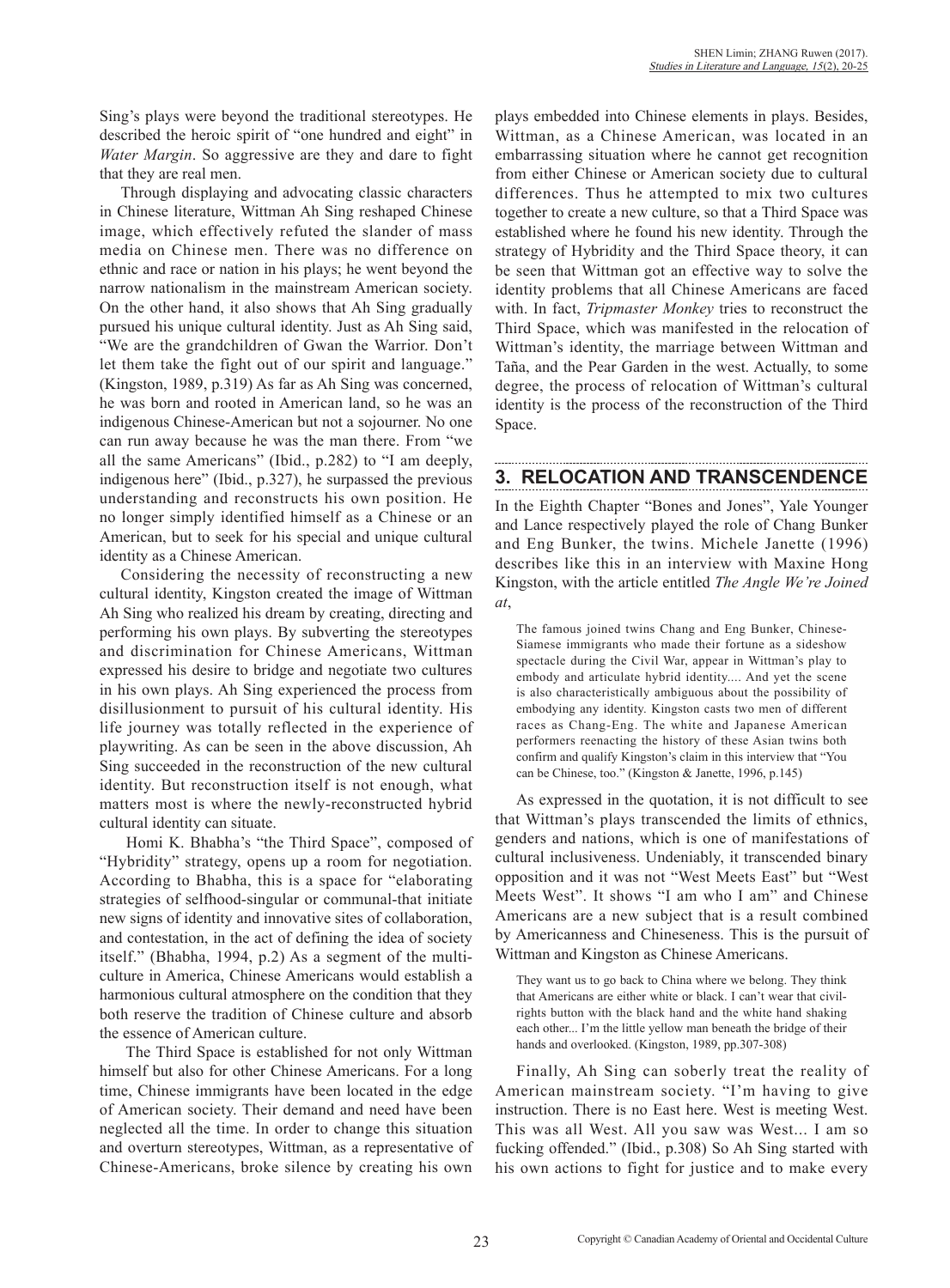effort to create Chinese plays. From the play performance, it can be seen that Wittman managed to cross gender, race, nationality and language by mixing up the classical masterpiece *Water Margin*, *The Romance of the Three Kingdoms* and *Journey to the West* with his plays. And he succeeded in surpassing the boundaries by means of putting all characters into the plays no matter what their ethnic and skin color is. "The Pear Garden in the West", from form to content, the diversity of ethnic culture is fully presented. Ah Sing attempted to build such a cultural attribute that it was not an alternative subject of ownership and affiliation, but a community beyond the borders, nationalities and cultures, where different ethnics and different cultures can be united and harmonious. As he stated in "One-Man Show", "We need to be part of the daily love life of the country, to be shown and loved continuously until we're not inscrutable anymore." (Ibid., p.310)

Once and for all: I am not oriental. An oriental is antipodal. I am a human being standing right here on land which I belong to and which belongs to me. I am not an oriental antipode...Without a born-and-belong-in-the-U.S.A. name, they can't praise us correctly.

Sojourners no more but... You not be Overseas Chinese. You be here. You've here to stay. I am deeply, indigenously here. And my mother and father are indigenous, and most of my grandparents and great-grandparents, indigenous... the entire U.S.A.—ours. (Ibid., p.327)

Thus, Ah Sing's self-location of cultural identity is clear here. Chinese-Americans are in the "intermediary culture", dissociating between Chinese culture and American culture. But the ethnic minorities will be detached from two kinds of cultural identities and from another level to examine their own cultural identity with the inherent diversification, heterogeneity and hybridity.

We're all of us Americans here. Why single out the white guy? How come I didn't get "an American" after my name? How come no 'American' in apposition with my parents and my grandma? An all-American cast here. No un-American activity going on. Not us...And "Chines-American" is inaccurate—as if we could have two countries. We need to take the hyphen out— "Chinese American". ( Ibid., p.327)

As the fifth-generation of Chinese-American immigrants, Wittman Ah Sing is qualified to say that he is an American, rather than a sojourner or Chinese-American. Ah Sing challenged American tradition and prejudice against yellow colored people through his own actions and words. Finally, Ah Sing successfully performed a play which belonged to Chinese-Americans. Besides, he also realized culture attributives of Chinese-Americans clearly. The clashes and conflicts between two cultures do not necessarily result from the decline and disappearance of one or the other, because the two cultures can coexist in an equal and harmonious way.

 From his abasement at the beginning to the pride for his Chineseness, Wittman Ah Sing regained his confidence as a Chinese-American at last, even with Chinese features. In a nutshell, he finally succeeded in relocating his cultural identity in American mainstream society. "I am really: the present-day U.S.A. incarnation of the King of the Monkeys." (Ibid., p.33) For one thing, he highlighted his American identity. For another, it showed that Wittman was willing to accept Chinese culture. But all in all, Chinese is only an attribute, while American is his identity. Though with Chinese blood, except different skin color, hair, eye shape and legs, other Chinese features cannot be embodied in Ah Sing. Hence, he eventually realized he is neither a Chinese nor an American but a Chinese American. In the final analysis, he was not necessary to specifically manifest which culture he really belonged to because he is a Chinese-American, which was a new identity different from an American. Only when Wittman relocated his identity like this, could he find his proper cultural identity and rebuild his confidence as a Chinese-American.

At the end of the novel, Wittman said to his white wife Taña: "I'll clean up the place, I get the hint. You don't have to be the housewife. I'll do one-half of the housewife stuff. But you can't call me your wife. You don't have to be the wife either." (Ibid., p.339) So far, he was not only beyond the racial prejudice and committed to the pursuit of equality, he also transcended gender bias and chased equality and harmony between women and men. From Ah Sing's successful self-location, it can be seen that it is not desirable to always emphasize the origin of ethnic identity, because paranoid nationalism is not satisfactory. And, it is more undesirable to cater to the mainstream culture at the cost of alienating or even distorting home country culture. The development of Chinese and American culture is not a clash of opposites, but a combination of two cultures and an equal coexistence.

According to Kingston, Wittman finally transcended the binary opposition and created a harmonious community. In Kingston's view, people worry so much about assimilation, losing their own culture. They are so possessive of myths. She says that these myths belong to all of us. She said, "I'm going to give you one. When you hear this myth, you're Chinese also. This is my way of trying to get Wittman to transcend race. Even as he's talking about being a Chinese, it's really an American problem." (Kingston, 1996, p.155) Wittman Ah Sing succeeded in the end, which can be proved in an interview with Maxine Hong Kingston. When Michele Janette asked Kingston, "Do you think he succeeds?" (Ibid., p.149) Kingston answered, "His life isn't over yet...he gives more of a push to change the world...but I know he's going to succeed. He has to." (Ibid., p.149) Just as Wittman said, "It's the business of a playwright to bring thoughts into reality. They come out of my head and into the world, real chairs, solid tables. A playwright is nothing if not realistic." (Kingston, 1989, p.240) He was determined to make his dream come true. And then